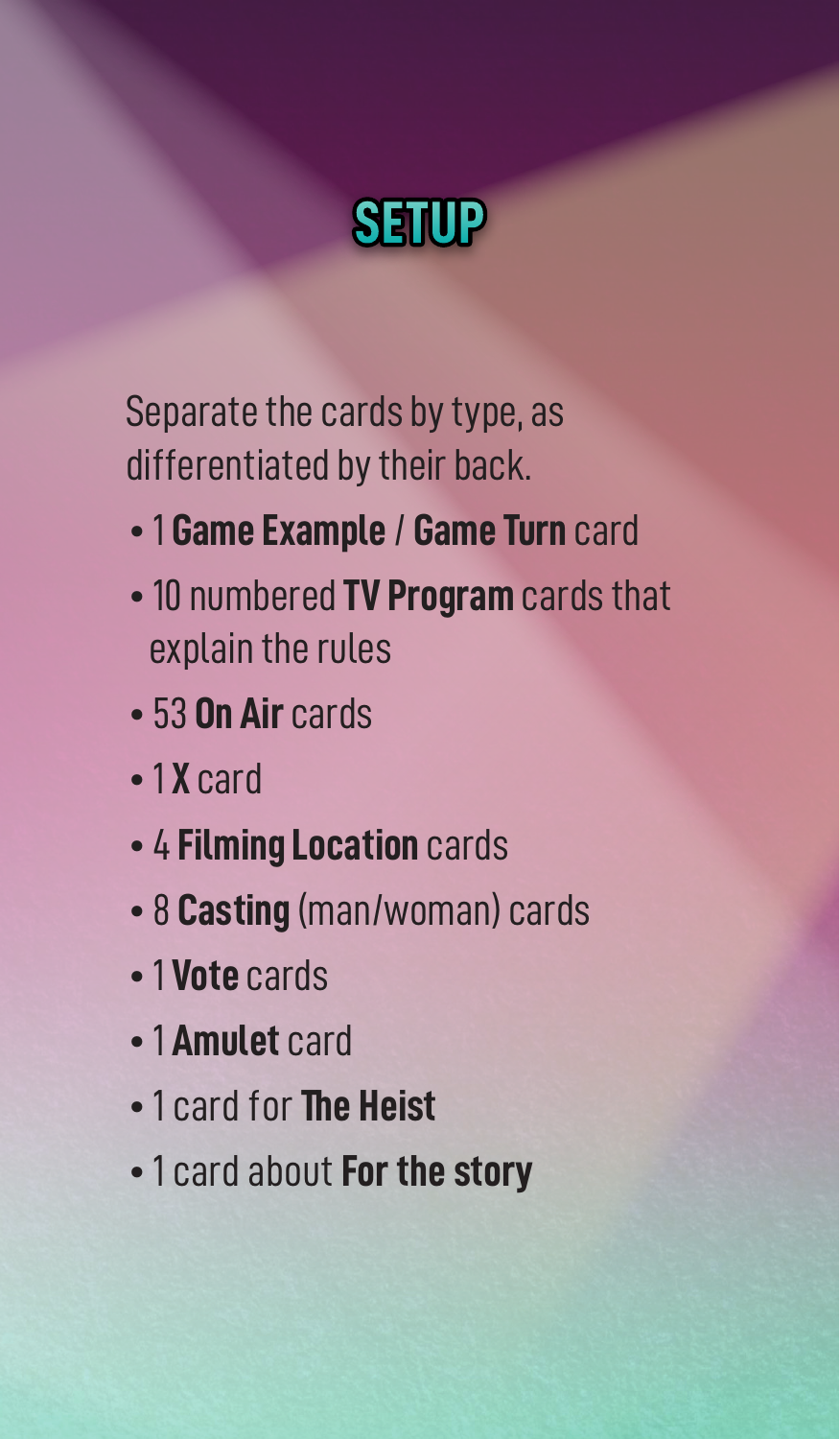## **GAME EXAMPLE**

**Gabriel** draws an **On Air** card and reads it out loud: "You all sleep in the same place. What difficulties do you encounter?" Then he says "I haven't slept a wink all night! Somebody is snoring, I can't stand it. And if I don't get my beauty sleep, I get grumpy."

**Sarah:** "That explains a lot …"

**Gabriel:** "My mood is sweet and level! Didn't you hear anything? It sounded like it came from Margot's side."

**Sarah:** "Not a thing, I wear earplugs so as not to be bothered. But hasn't Margot told you about her allergies?"

**Margot:** "Oops! Sorry…"

**Gabriel:** "It better not be the same tonight: we've got an important challenge tomorrow. If you don't have any other questions... You're up, Sarah!"

This work is based on For the Queen (found at www.forthequeengame.com), product of Alex Roberts and Evil Hat Productions, and licensed for our use under the Creative Commons Attribution 3.0 Unported license (creativecommons.org/licenses/by/3.0).

For the Queen™ is a trademark of Alex Roberts. The Descended From the Queen Logo is © Alex Roberts, and is used with permission



X-Card : John Stavropoulos (http://tinyurl.com/x-card-rpg)

© Bragelonne Games 2021 Author: Nicolas Carré • Art: Jonathan Aucomte • Printed in China by Whatz Games

> Bragelonne Games 60-62, rue d'Hauteville - 75010 Paris

contact@bragelonne.games • WWW.BRAGELONNE.GAMES

Nicolas Carré thanks…

Sébastien Célerin for sticking with him throughout this project; Matthieu Bé for creating forthedrama.com, his enthusiasm and his kindness; Camille and Adrien for participating in the tests and for their support; Sarah for her encouragements and for being there.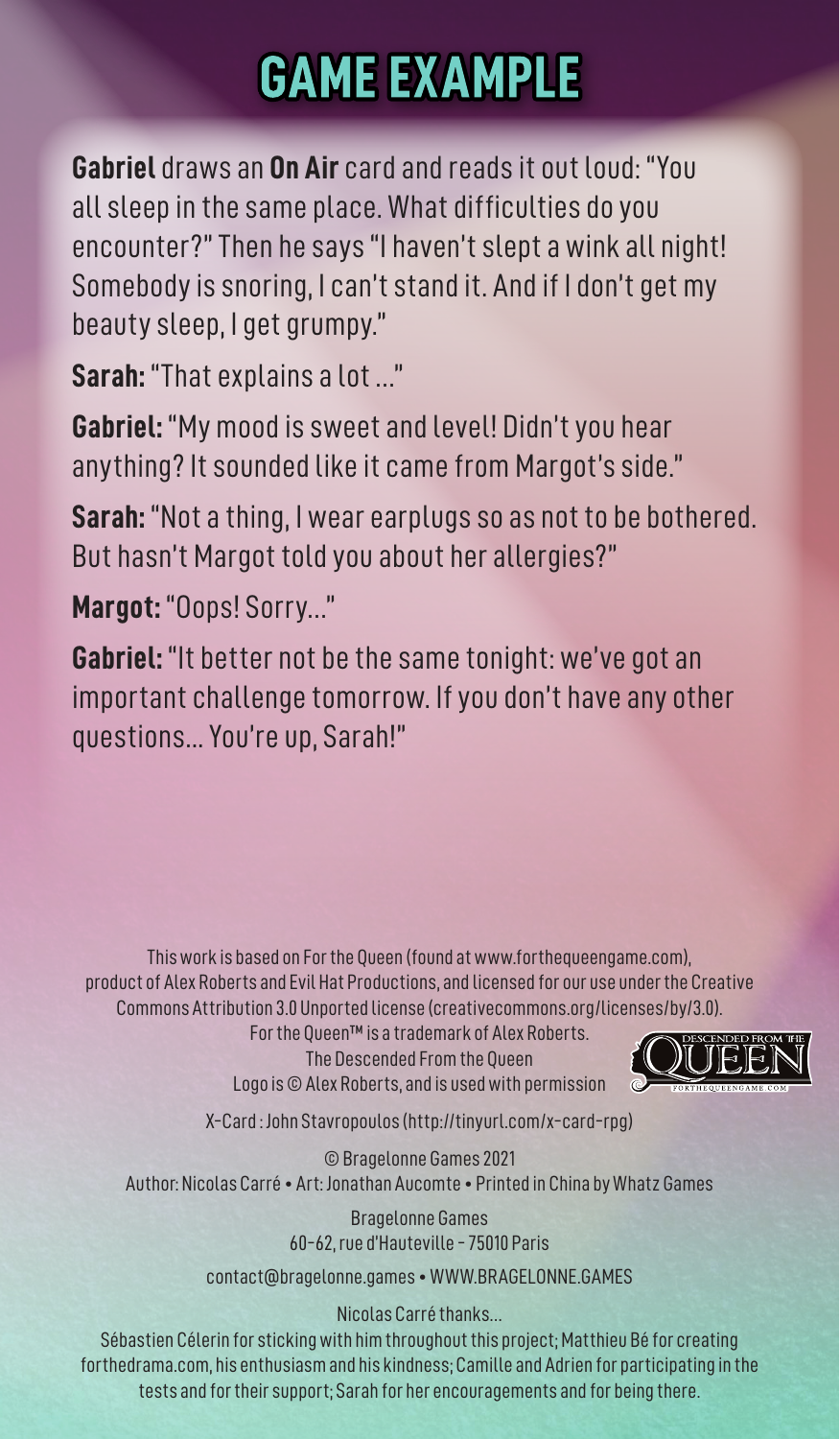

Read the following cards out loud, one after the other clockwise.

Put the **X**, **Vote**, **Amulet**, **Filming Location**, **Casting** cards aside.

Shuffle the **On Air** cards and take 2 cards per player to make up the draw pile, which you place on top of the **Vote** card. The remaining **On Air** cards make up the Reserve. In a 2-player game, make an 8-card draw pile.

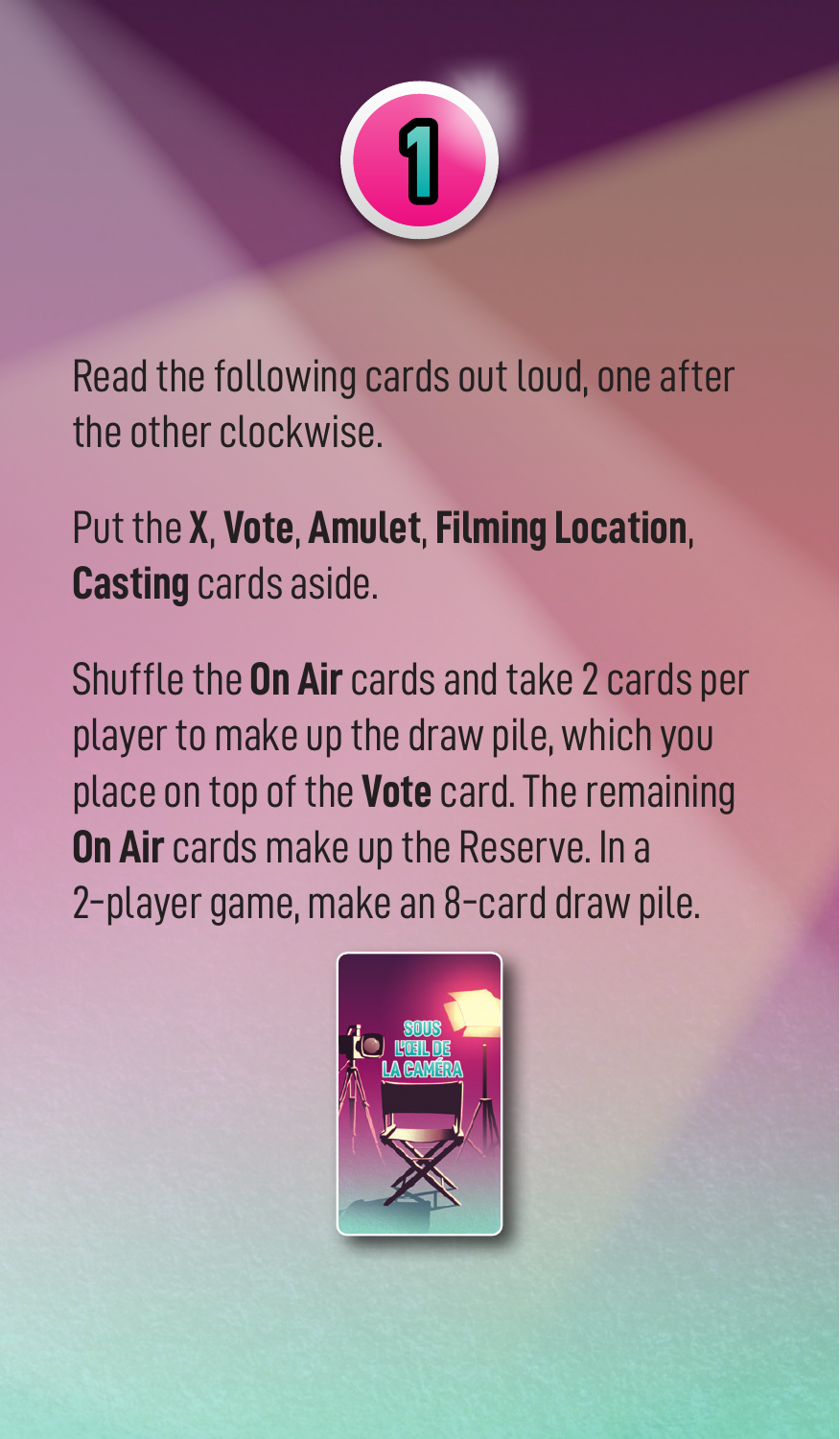

Your group is isolated from the rest of the world.

You are On Air day and night.

You regularly have to answer questions.

You are participants in a TV reality show and your life is managed by the Prod.

Each week a vote takes place to decide which of you leaves the show.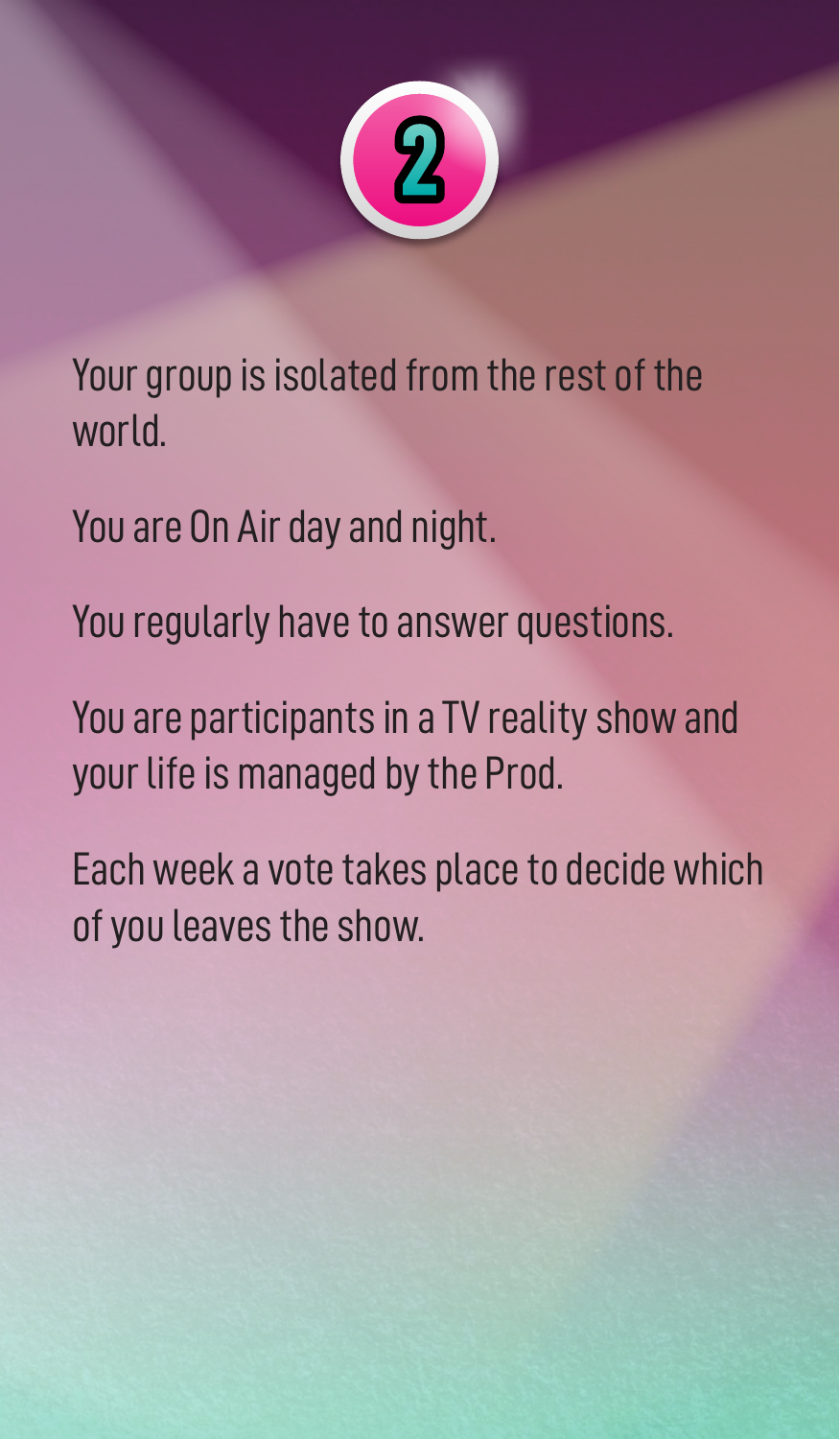

Start by choosing all together which type of show you are in. You can use the **Filming Location** cards for inspiration or you can invent your own set.



Lay the **Casting** cards on the table in sight of all.

You can use these cards or let your imagination run free and invent the characters participating in the



show that you will play. Describe them briefly in turn: your names and the reason you joined the show.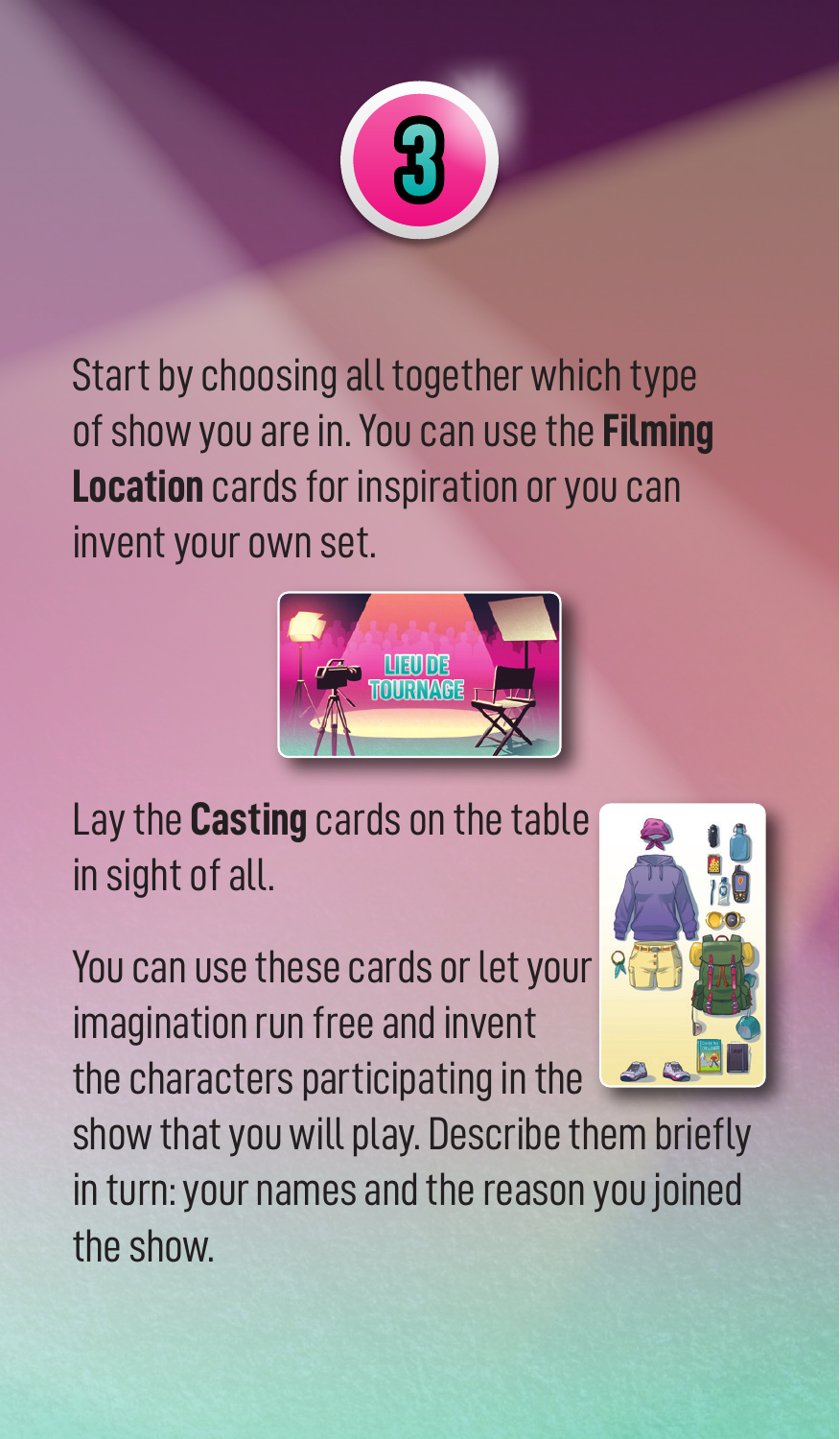

When you are done reading the **TV Program** cards, continue playing by drawing the **On Air** cards in turn from the draw pile.

Read them out loud. Answer the questions and speak from your participant's point of view.

You can answer as simply or as precisely as you want.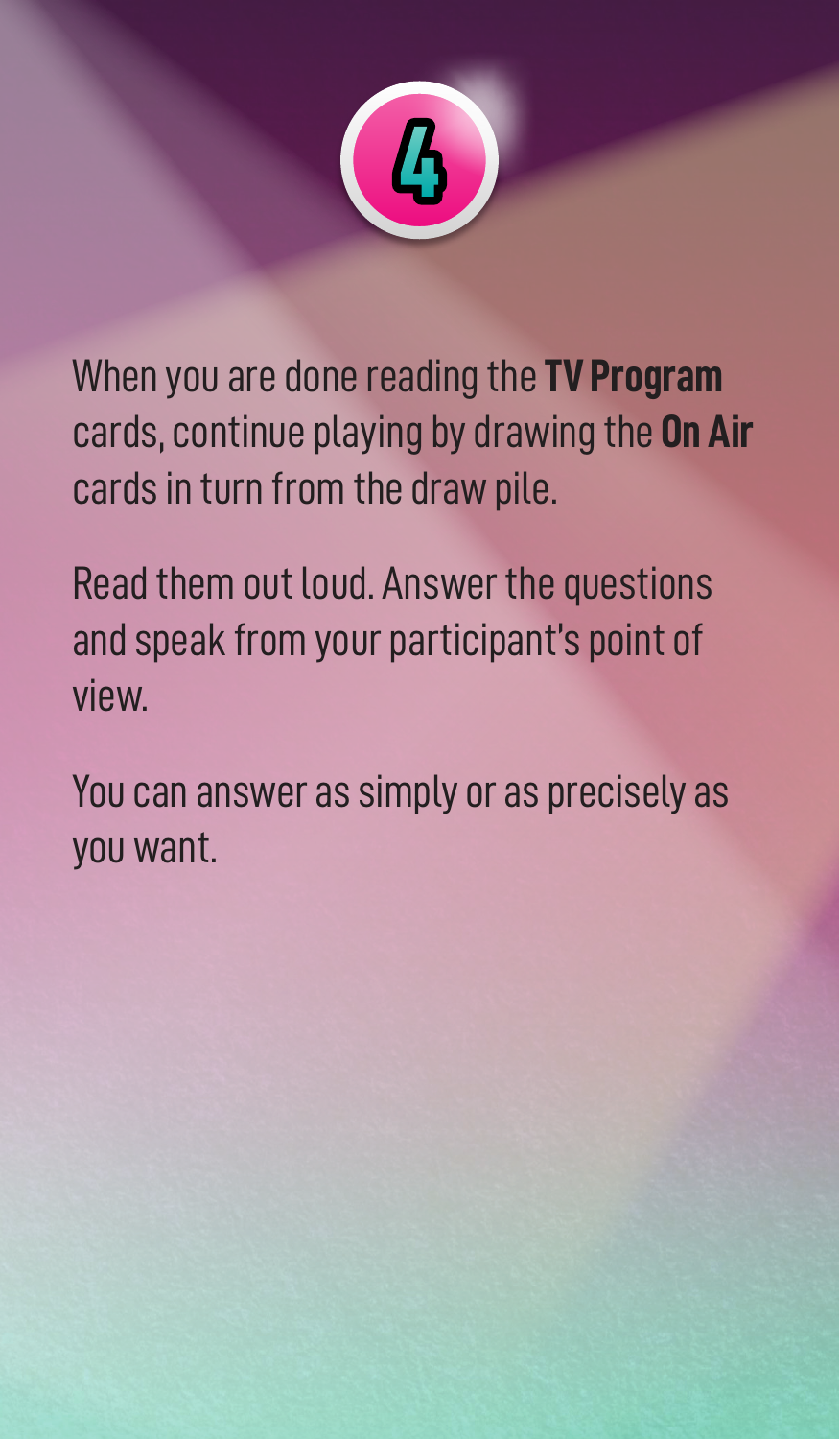

When other participants are included by an **On Air** card or by the active player's answer, they can speak up and participate in the description of the scene.

Other players can also make suggestions and ask questions. However, the active player always decides and speaks last.

This step is at the heart of the game, which is why it is prompted on each **On Air** card by this sign:

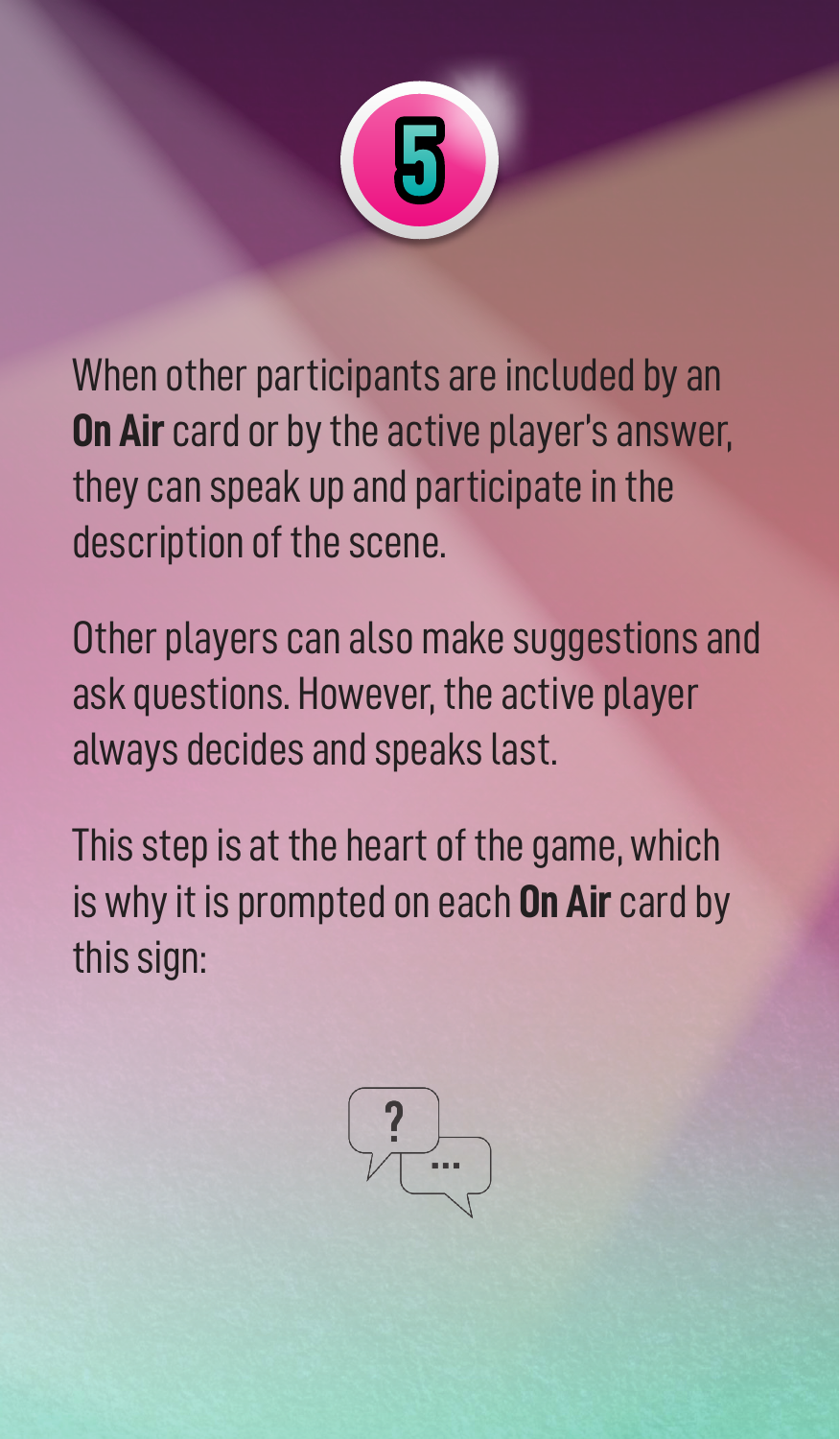

Put the **X** card within easy reach of every player.



The **X** card is a device to ensure emotional safety. If there is a card or an answer that you do not wish to include in the story, touch the X card. The unwanted content is then removed from the game, no reasons asked.

Draw another **On Air** card from the Reserve.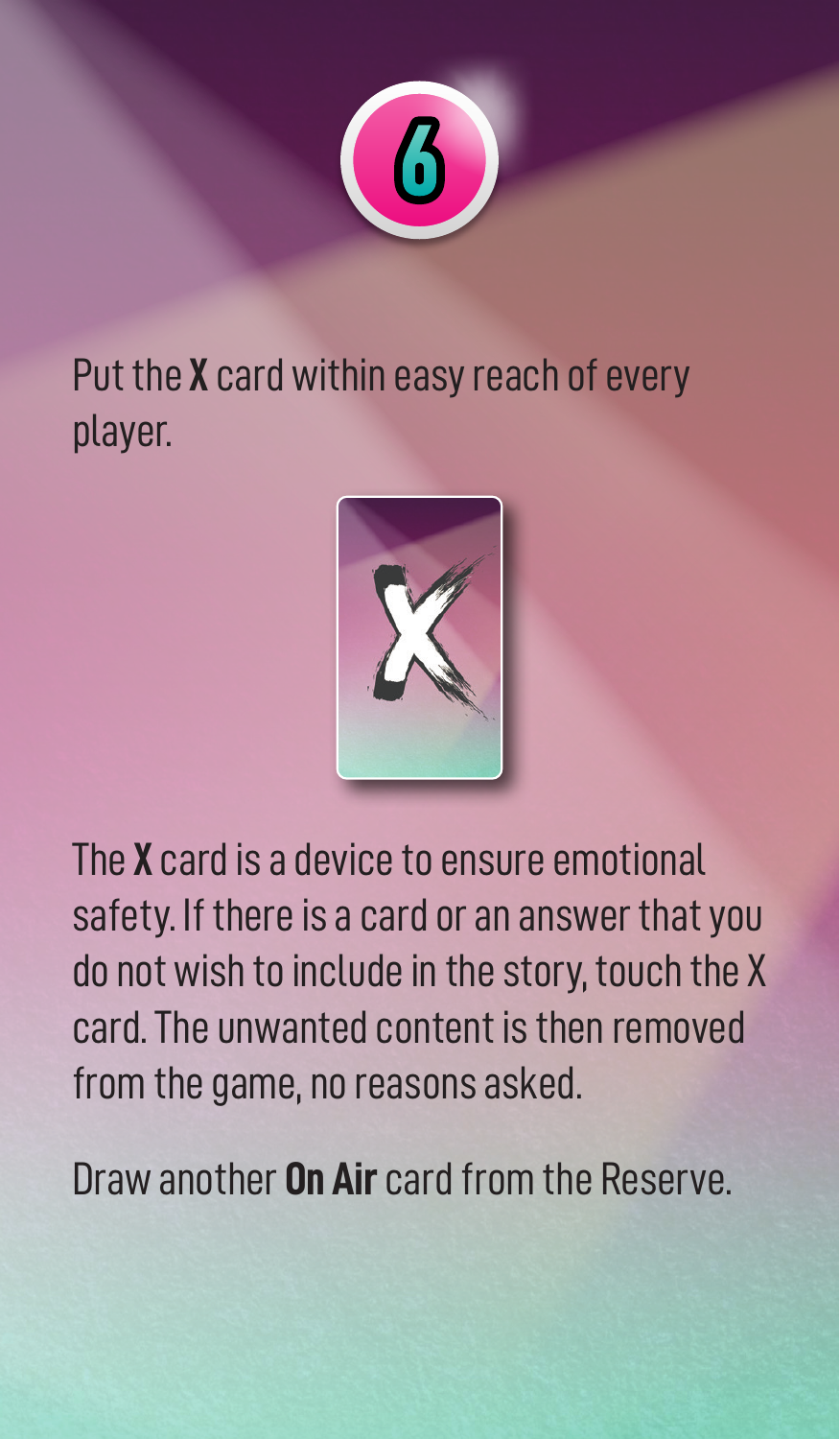

You can also skip your turn, in which case give the card to another player and say "I'd like to know what your answer to this question is". Afterwards, pick up your turn and draw another **On Air** card from the Reserve.

A card can be passed around until someone answers its questions or uses the **X** card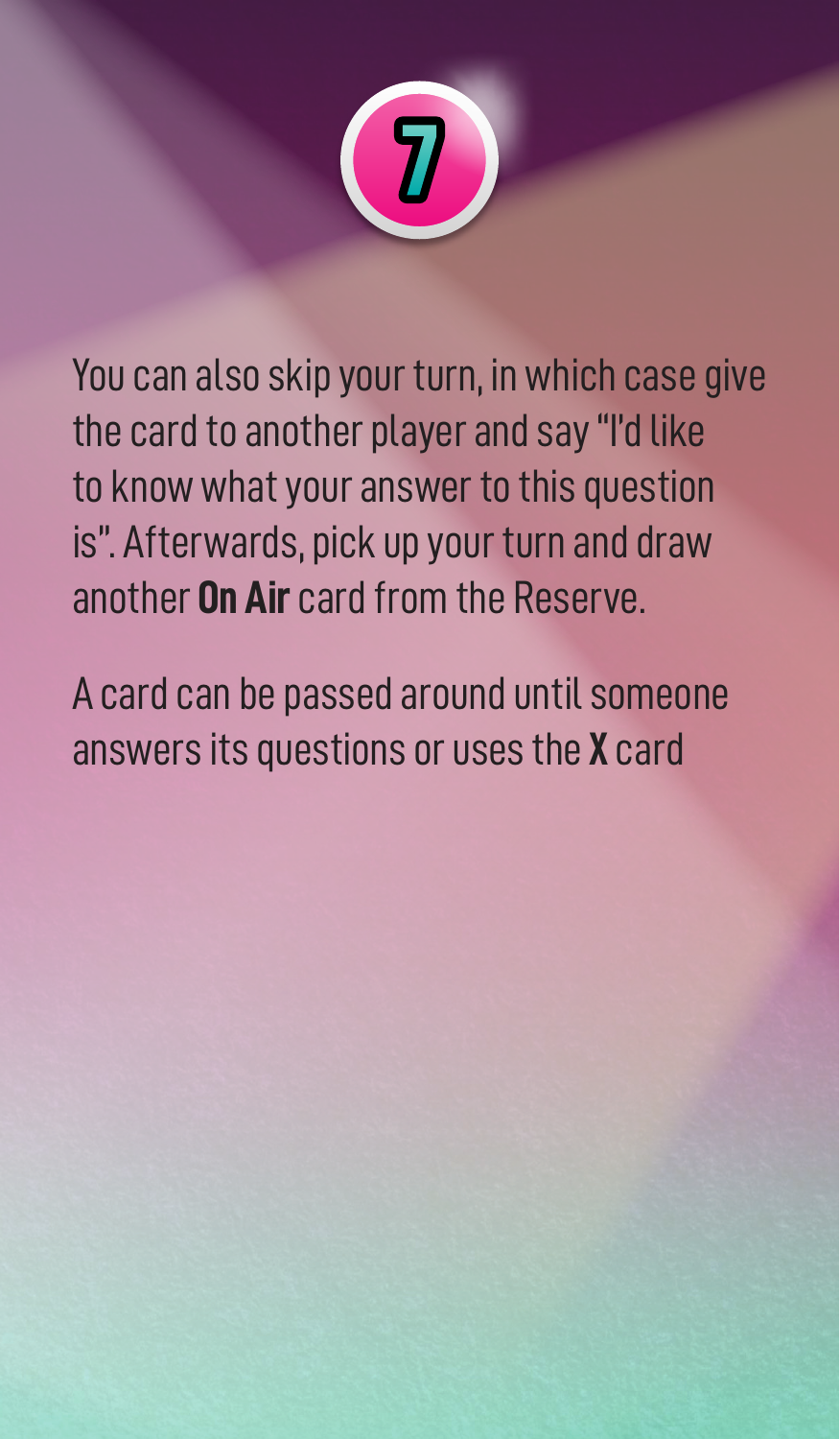

Continue to answer, give or exclude the **On Air** cards until the **Vote** card is reached, at which point it is time to vote.



Each player chooses an as-yet-

uneliminated participant he wishes to see out of the show.

In case of a tie, the owner of the **Amulet** card breaks the tie.

The participant who receives the most votes is eliminated and picks the next **Amulet** holder among the remaining participants.

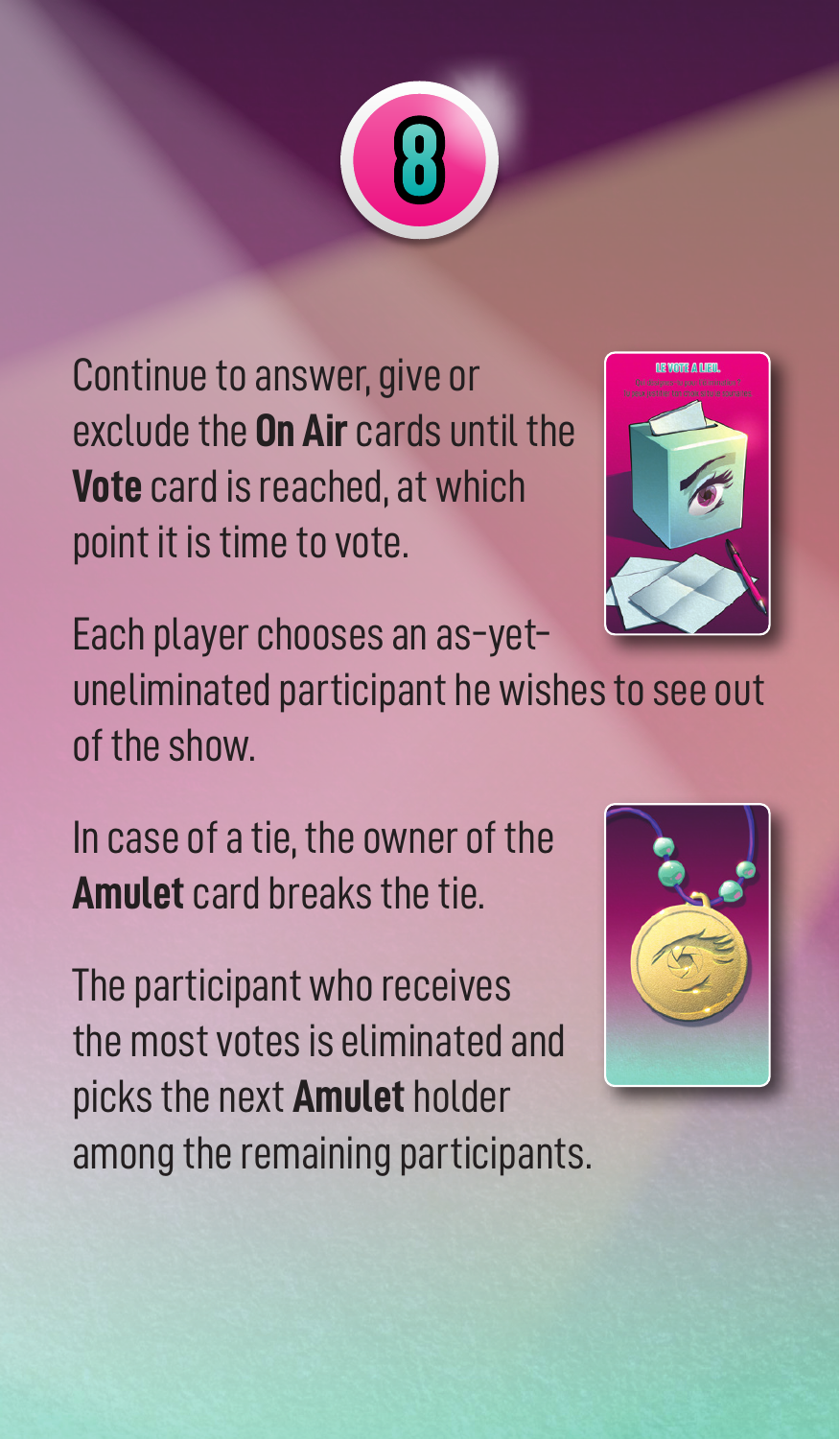

All the players participate as before even if their character has been eliminated. Make a new draw pile of **On Air** cards by taking as many cards from the Reserve as there are participants left.

Draw and answer them in turn.



Once the **Vote** card has been reached, proceed with the elimination of a participant who then chooses the next **Amulet** holder.

The game ends when there is only one participant left, who wins the game.